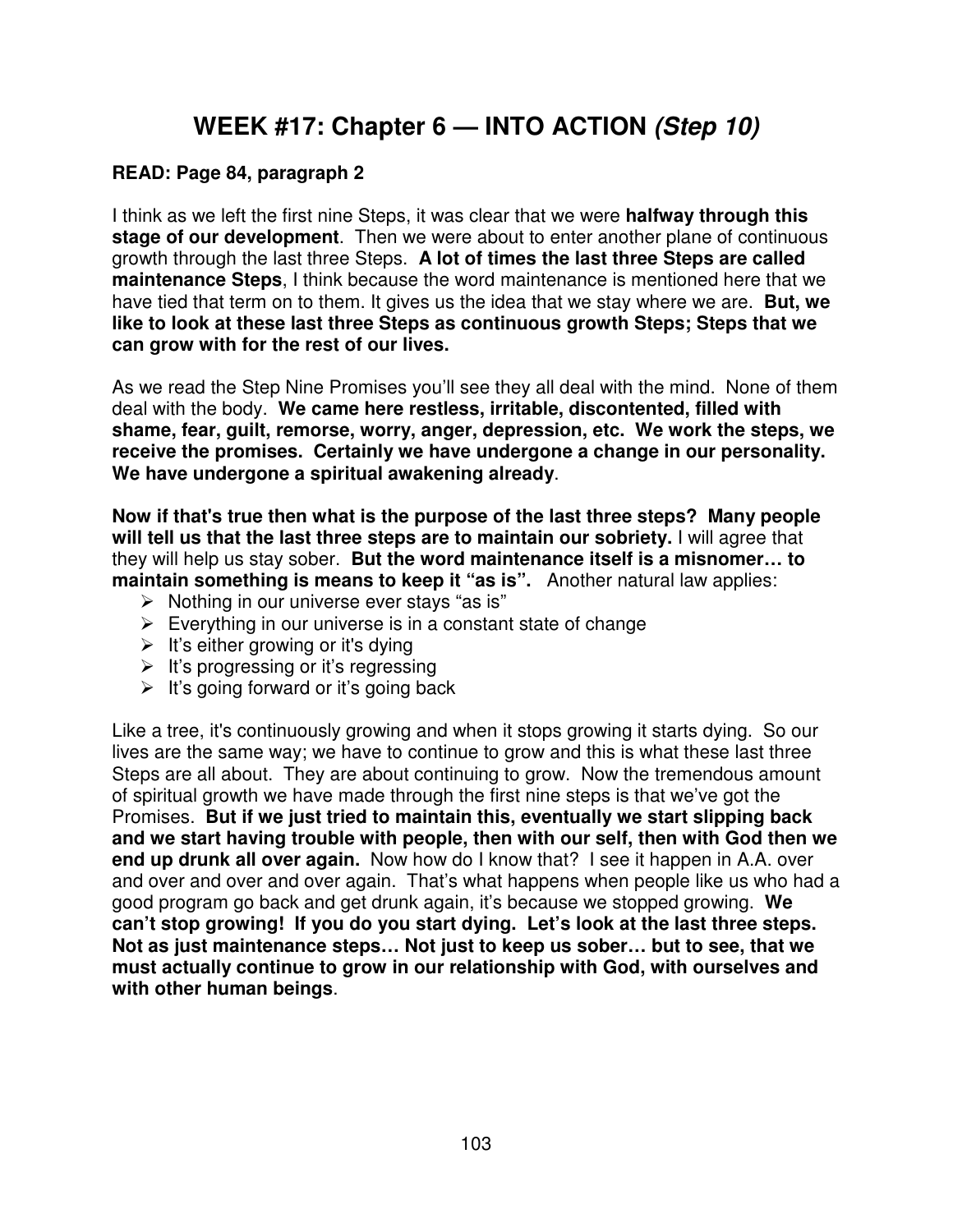Last week we talked about the **normal three dimensions of existence**:

- **The Dimension of the Spirit** (God, Higher Power, Creator)
- **The Dimension of the Mind** (mental)
- **The Dimension of the Physical** (our physical and sociological relationship with the world and everything in it)

We saw where the first nine Steps had put us back together in these normal three dimensions of living. However, **twice in The Big Book Bill mentions a "Fourth Dimension of Existence"**: Once in his story and once in Chapter Two. The Fourth Dimension is a dimension of living far beyond the normal three. You can't explain it. You can't describe it. You can only feel it. And that's what the last three Steps do… they move us into another dimension of living.

For just a moment, let's look back on page eight in The Big Book and see a reference here of another dimension of living. Bill says, **"I was soon to be catapulted into what I like to call the Fourth Dimension of Existence."** In other words, a dimension of living far beyond the normal three dimensions. On page 25, where he talks about the spiritual experience, again he refers to a Fourth Dimension of Living: **"The great fact is just this, and nothing less; that we have had deep and effective spiritual experiences which have revolutionized our whole attitude toward life, toward our fellows and toward God's universe. The central fact of our lives today is the absolute certainty that our Creator has entered into our hearts and lives in a way, which is indeed miraculous."** Now just before that paragraph he says, **"We have found much of heaven and we have been rocketed into a fourth dimension of existence of which we had not even dreamed."**

From this we see there is another dimension far beyond the other three. **I think we might be the luckiest people in the world, because most people will never realize there is another dimension of living. Even if they do realize it, most of them do not have the tools necessary to get them into that dimension of living.** We need to look at the fact that the last three Steps are most certainly not maintenance steps, because, as we said before, to maintain would mean to keep "as is". We can see that the last three Steps are growth Steps which will put us into another dimension far beyond the promises found on pages 83 - 84.

Now if we could stop at the end of Step nine and if we could stop with those promises of Pages 83-84, we would be absolutely great for the rest of our lives. But that isn't the case since we can't stay there. The reality is one of two things will happen:

# **We are going to have to continue to grow, or we are going to begin to regress back.**

Studying our text book, The Big Book of Alcoholics Anonymous, we see that **Step Ten is the ongoing continuous practice of Steps Four, Five, Six, Seven, Eight, and Nine.** Remember these are the Steps that give us our personality change (growth). We didn't get any change from Steps One, Two, or even Three. All the change came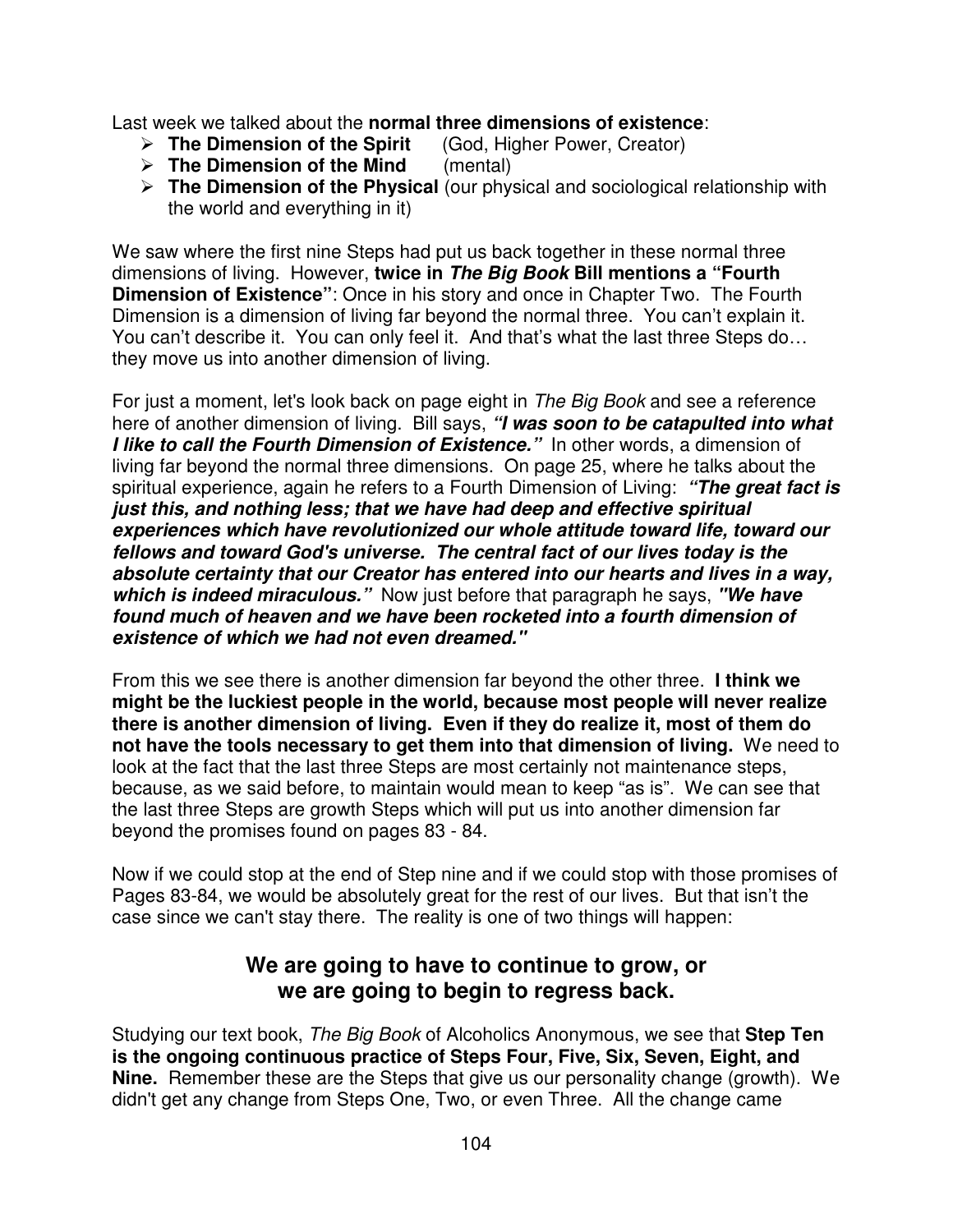through the "action" Steps Four through Nine. So, **continuous practice of these "Action Steps" will bring about continuous growth**. The more we take Step Five and see things and then discuss them with other people, the more we'll learn about ourselves. And if we ask God to remove these things that we find in Step Four which "block us off", they will become less and less. Then as we make amends to other people, our relationships with other people will grow and get better. So, in the practicing of these "Action Steps", we will not remain the same, we will have to grow into the Fourth Dimension. Step Four has prepared us for Step Ten. That's why we said, if we didn't do a good Step Four, if we don't learn the Step Four process, we really can't do a good Step Ten.

**What we're really doing is using those "Action Steps" that gave us all the growth in the first place and we are practicing them over and over on a daily basis for the rest of our lives.** Our growth will continue into another Dimension of Existence that we never even dreamed of, there is no way you can describe it. The only way you can know what it is, is to experience it.

# **Working Step Ten will definitely put you into another Dimension of Living.**

### **READ: Page 84, par. 3 - page 85, end of paragraph**

Everyone talks about the promises of pages 83-84, but very few talk about the promises here on pages 84-85. There are twelve promises after the Ninth Step and twelve more after the Tenth Step. These are the promises we really were looking for when we came to the program.

## **WE HAVE CEASED FIGHTING ANYTHING AND ANYONE – EVEN ALCOHOL FOR BY THIS TIME SANITY WILL HAVE RETURNED**

Remember we said in **Step Two - Came to believe that a Power Greater than ourselves could restore us to sanity**. Remember that insanity didn't mean we were crazy. We were insane in one area - when it came to alcohol we were insane to take that first drink. Let's look at how we see alcohol now. Remember, that little piece that was missing? It's going to come home to us now. We've got it!

**This is the real double miracle of Alcoholics Anonymous.** Back on page 45, it said the main objective (purpose) of this book is to enable us to find a Power greater than ourselves which **WILL** solve our problem. We emphasized then, that it doesn't say, which will help us solve, or will enable us to solve… It says, **"WHICH WILL SOLVE YOUR PROBLEM."**

Somewhere between page 45 and page 85, I woke up one morning and I said, "There's something strange in my life today." And I asked myself, "How long has it been since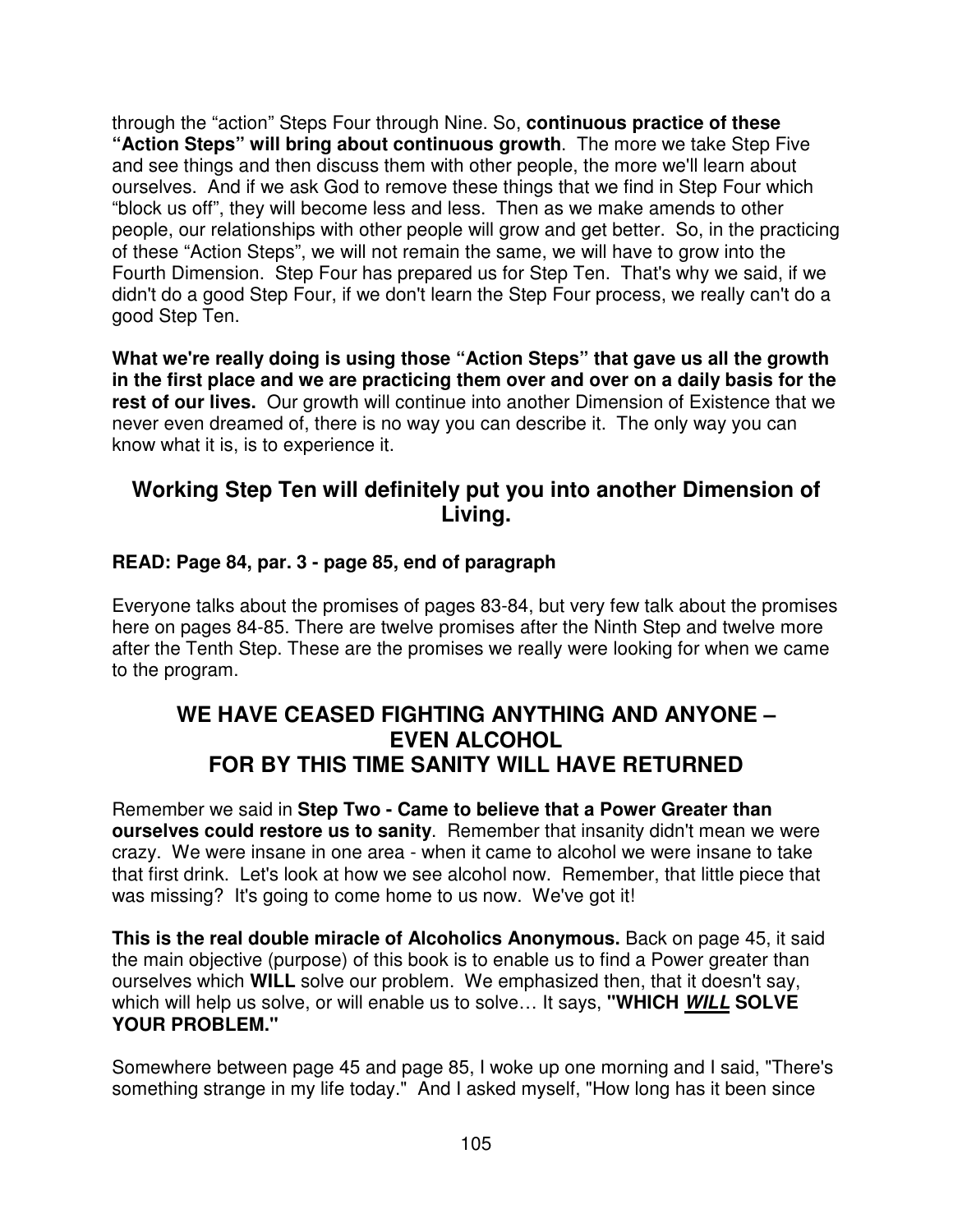you've wanted to take a drink?" And you know I couldn't remember. Somewhere between page 45 and 85, God reached in my head and He plucked out the OBSESSION TO DRINK ALCOHOL, and it's never returned since then. **God replaced the OBSESSION TO DRINK with the OBSESSION TO STAY SOBER.** This obsession is a good one. It will make me see the truth and that idea will be so strong that it will overcome the idea to drink.

# **God did for me what I couldn't do for myself… I believe this is the real miracle of Alcoholics Anonymous.**

#### **READ: Page 85, paragraph 1**

In this paragraph we see the word maintenance and it is done only on a **ONE DAY AT A TIME** basis. You can spend millions of dollars on this building we are in but can maintain it only **ONE DAY AT A TIME**, but sooner or later it's going to shut down on you anyhow.

**The rest of this paragraph shows us the proper use of the will**. It doesn't say anything about saying to God: God, where shall I work? Or God, tell me who I ought to be married to, or God, show me a sign. It says, **"How can I best serve Thee? Thy will, not mine, be done."**

**When the obsession to drink is removed entirely and if we have received these promises, for the first time in our life,** 

### **We are in a position where we can really serve God and our fellow man, AND, unless we are willing to do so, chances are we're going to end up losing what we have.**

**I love the idea of exercising our willpower along this line all we wish.** In Step Three we "made a decision to turn our will and our life over to the care of God as we understood Him." In Steps Four through Ten, we removed enough self-will that our mind became pretty well normal and straightened up. **Now that we can use our will properly, they have given us our will back here at the end of Step Ten.** But, I'd like you to notice the perfect sequence of The Big Book. They give us our will back on page 85, but they restored our sanity on page 84. We would have been in a hell of a shape if we had gotten our will back before we got sanity back.

#### **READ: Page 85, paragraph 2**

**We are talking here in this paragraph about a sixth sense of direction**.

**Most of what you and I know, we learn through our normal five senses of direction**. For instance, everything I know today on a conscious level, I learned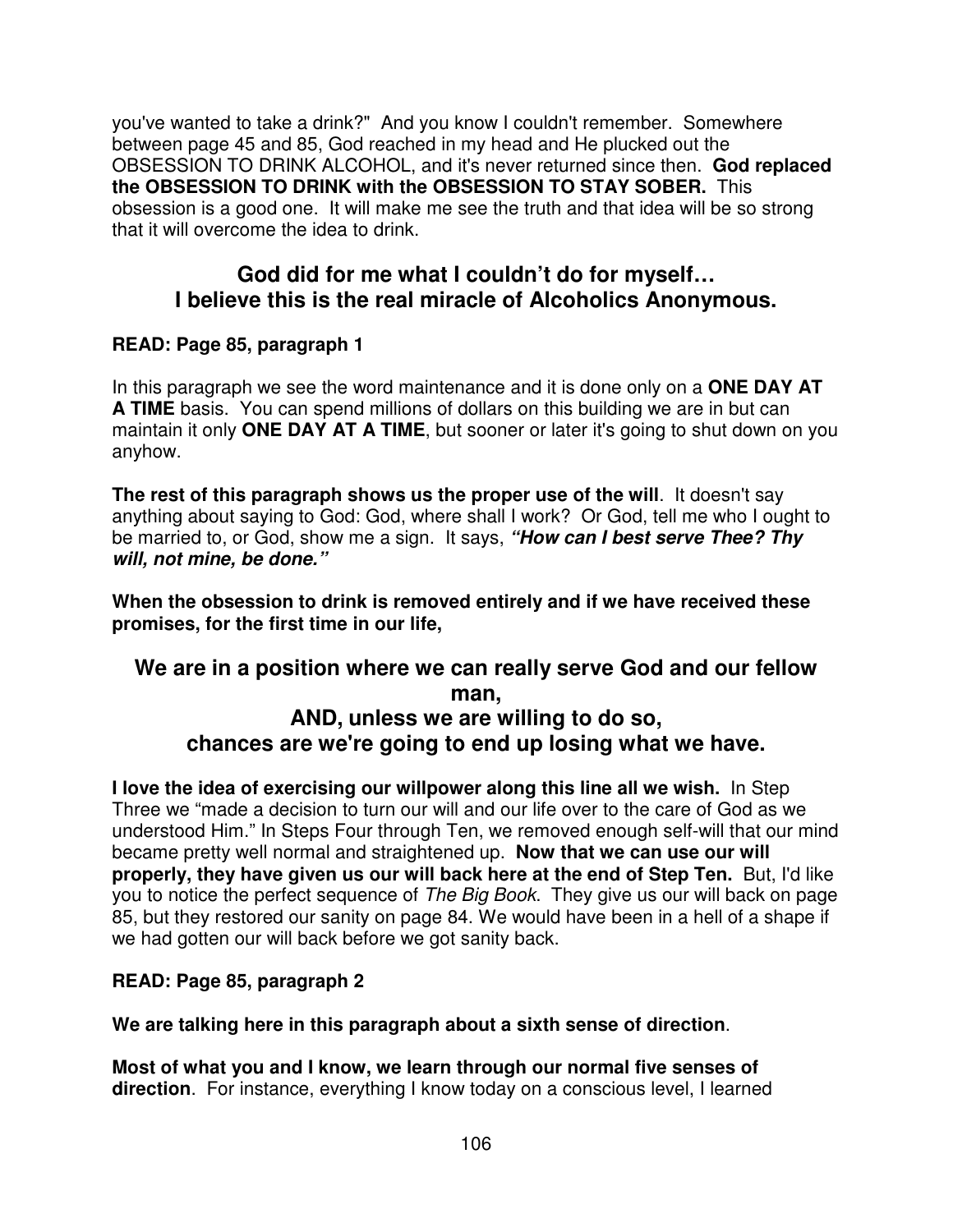through hearing, through seeing, through tasting, feeling or touching. That's the only way we human beings have of learning anything. We gather information from those five senses and that information then lodges in our mind at a conscious level, and then we use that information to run our lives.

#### **For those of us who learned from just those five senses and ran our lives on that information, we almost destroyed ourselves.**

**If God dwells within all human beings, and I'm convinced He does, and if God has all knowledge and all power, and I'm convinced He does, then that means that you and I have within ourselves all the knowledge and all the power that we could ever possibly need to solve any problem that we could ever have -- If we could learn to tap into that Power.** 

**There's another sense of direction somewhere inside ourselves that if we could tap into that, then we'll have another sense of direction referred to as a sixth sense of direction, which is all knowledge and all power.** Human beings have known forever that the way to do that is through prayer and meditation. Most of us alcoholics have problems with prayer and meditation. Even though I was raised in church, I found when I came to A.A. I knew very little about prayer and nothing at all about meditation. I had two prayers, one was, "Now I lay me down to sleep" and the other was, "God, get me out of this damn mess and I swear I'll never do it again." The only other prayer I knew was "God, if you'll do this, I'll do that." I always tried to bargain with God. Today I realize that God has the controls and doesn't need to bargain with me at all.

Let's see if we can find a way to tap into that unsuspected inner resource of **strength, and see if we can continue our spiritual growth through Step Eleven next week.**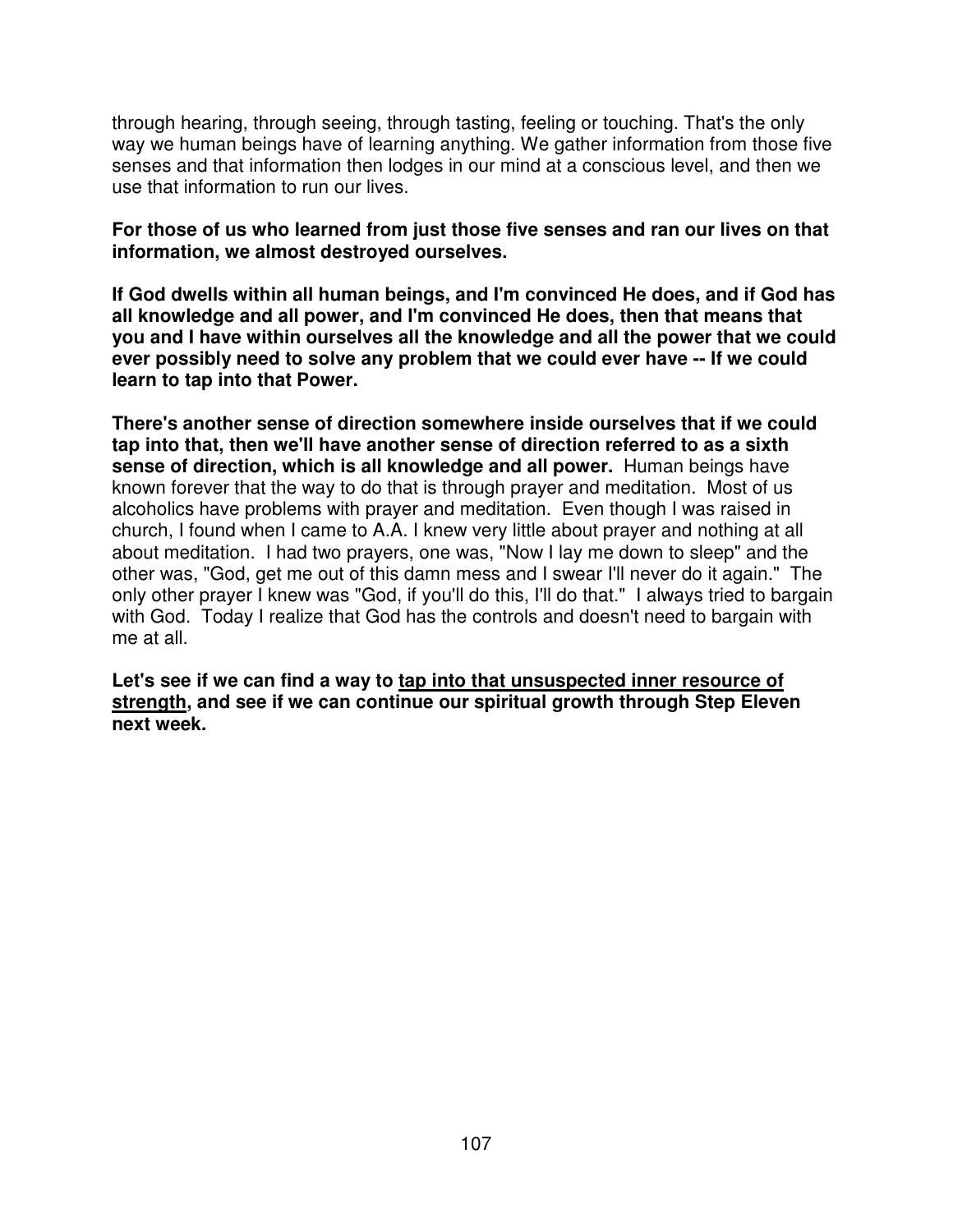# **BIG BOOK WORKSHOP HOMEWORK ASSIGNMENT**

- **1)** Continue to read page 85, last paragraph to the end of Chapter Six, and try doing your new work around Step Ten in your daily life and see if you can catch your character defects and try to correct them as you live yo your new work around Step Ten in your daily life and see if you can catch your<br>character defects and try to correct them as you live your new life One Day at a<br>Time.<br>Be prepared to discuss the material<br>expansion of the ma character defects and try to correct them as you live your new life One Day at a new order  $\mu$ <br>Time.<br>Be prepared to discuss the material.<br>Be prepared to discuss the material.<br>Be prepared to discuss the material. Time.
- **2)** Be prepared to discuss the material.

# **WORK ASSIGNMENT QUESTIONS "INTO ACTION – Step 11"**

#### **PAGE: 86**

- 1. What do you watch for?
- 2. Do you practice this Step on a daily basis?
- 3. Do you follow the procedures pages 86 & 87 which outline your daily morning meditation and the way you progress throughout the day?

#### **PAGE: 87**

4. Has your attitude about a Power greater than yourself changed?

#### **PAGE: 88**

5. Do you believe **"It Works – It really does!"**?